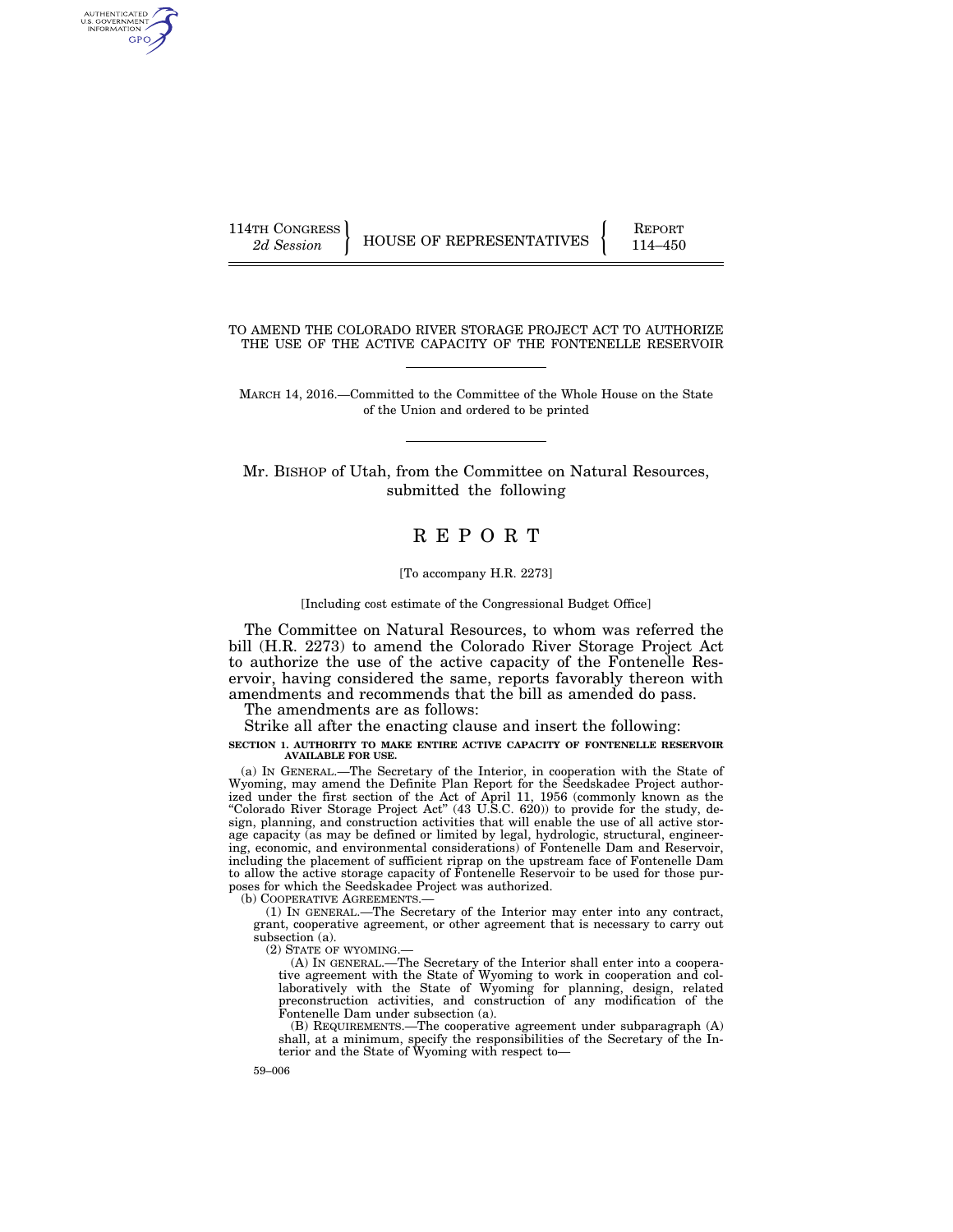(i) completing the planning and final design of the modification of the Fontenelle Dam under subsection (a);

(ii) any environmental and cultural resource compliance activities required for the modification of the Fontenelle Dam under subsection (a) including compliance with—

(I) the National Environmental Policy Act of 1969 (42 U.S.C. 4321 et seq.);

(II) the Endangered Species Act of 1973 (16 U.S.C. 1531 et seq.); and

(III) subdivision 2 of division A of subtitle III of title 54, United States Code; and

(iii) the construction of the modification of the Fontenelle Dam under subsection (a).

(c) FUNDING BY STATE OF WYOMING.—Pursuant to the Act of March 4, 1921 (41 Stat. 1404, chapter 161; 43 U.S.C. 395), and as a condition of providing any additional storage under subsection (a), the State of Wyoming shall provide to the Secretary of the Interior funds for any work carried out under subsection (a).

(d) OTHER CONTRACTING AUTHORITY.—

(1) IN GENERAL.—The Secretary of the Interior may enter into contracts with the State of Wyoming, on such terms and conditions as the Secretary of the Interior and the State of Wyoming may agree, for division of any additional active capacity made available under subsection (a).

(2) TERMS AND CONDITIONS.—Unless otherwise agreed to by the Secretary of the Interior and the State of Wyoming, a contract entered into under paragraph (1) shall be subject to the terms and conditions of Bureau of Reclamation Contract No. 14–06–400–2474 and Bureau of Reclamation Contract No. 14–06–400– 6193.

#### **SEC. 2. SAVINGS PROVISIONS.**

Unless expressly provided in this Act, nothing in this Act modifies, conflicts with, preempts, or otherwise affects—

(1) the Act of December 31, 1928 (43 U.S.C. 617 et seq.) (commonly known as the "Boulder Canyon Project Act");

(2) the Colorado River Compact of 1922, as approved by the Presidential Proclamation of June 25, 1929 (46 Stat. 3000);

(3) the Act of July 19, 1940 (43 U.S.C. 618 et seq.) (commonly known as the ''Boulder Canyon Project Adjustment Act'');

(4) the Treaty between the United States of America and Mexico relating to the utilization of waters of the Colorado and Tijuana Rivers and of the Rio Grande, and supplementary protocol signed November 14, 1944, signed at Washington February 3, 1944 (59 Stat. 1219);

(5) the Upper Colorado River Basin Compact as consented to by the Act of April 6, 1949<sup>(63 Stat. 31);</sup>

(6) the Act of April 11, 1956 (commonly known as the ''Colorado River Storage Project Act'') (43 U.S.C. 620 et seq.);

(7) the Colorado River Basin Project Act (Public Law 90–537; 82 Stat. 885); or

(8) any State of Wyoming or other State water law.

Amend the title so as to read:

A bill to authorize the Secretary of the Interior to amend the Definite Plan Report for the Seedskadee Project to enable the use of the active capacity of the Fontenelle Reservoir.

#### PURPOSE OF THE BILL

The purpose of H.R. 2273, as ordered reported, is to authorize the Secretary of the Interior to amend the Definite Plan Report for the Seedskadee Project to enable to use of the active capacity of the Fontenelle Reservoir.

#### BACKGROUND AND NEED FOR LEGISLATION

H.R. 2273, as amended, authorizes the Secretary of the Interior to enter into a cooperative agreement with the State of Wyoming to study, design, plan and perform construction that will enable the use of all active storage capacity at the Fontenelle Dam and Res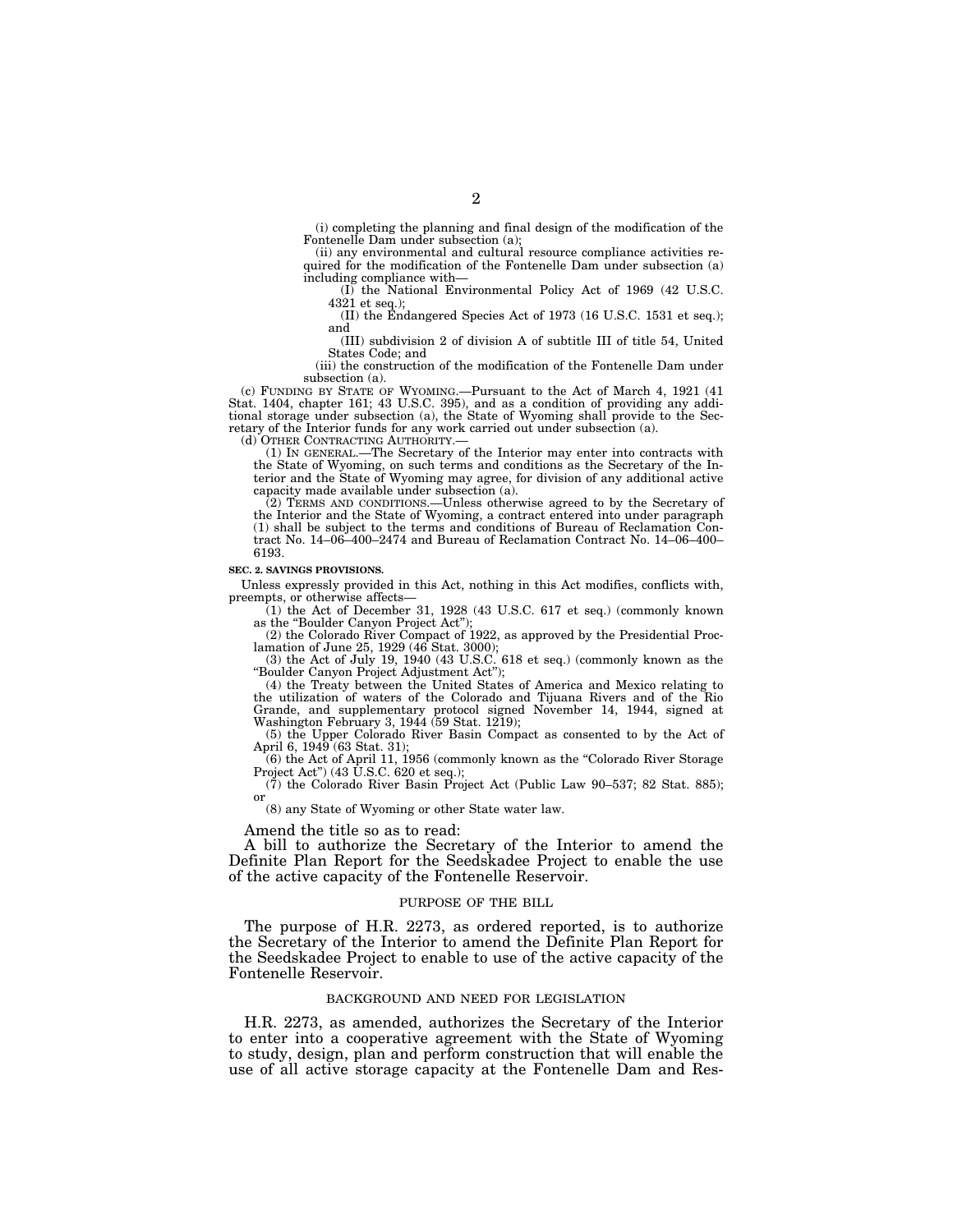ervoir. The bill requires Wyoming to pay for the full cost of such activities.

The Colorado River (River) is a major source of water supply for Wyoming and six other western states. The River is governed under the so-called "Law of the River," which is comprised of numerous federal laws, state compacts and agreements. The seven Colorado River Basin states and the federal government negotiated the Colorado River Compact of 1922, which defined the relationship between the upper basin states, where most of the River's water supply originates, and the lower basin states, which held most of the water demands. Since the seven states could not agree on how the waters of the Colorado River Basin should be allocated among them, then Secretary of Commerce Herbert Hoover suggested the basin be divided into an upper and lower half, with each basin having the right to develop 7.5 million acre-feet (maf) annually of river water. An acre foot of water is equivalent to approximately 326,000 gallons or enough to cover a football field with a foot of water. The Upper Colorado River Basin Compact of 1948 apportioned the upper basin's 7.5 maf among Colorado (51.75 percent), New Mexico (11.25 percent), Utah (23 percent), and Wyoming (14 percent). In addition, the Colorado River Storage Project of 1956 provided a comprehensive upper basin-wide water resource development plan and authorized the construction of dams, including the Seedskadee Project, for river regulation and power production, as well as several projects for irrigation and other uses.

Fontenelle Dam and Reservoir is the principal feature of the federal Seedskadee Project in southwest Wyoming. The current active storage capacity of the Reservoir is 260,000 acre feet. Since Wyoming has yet to use its full 14 percent Colorado River allotment, it has proposed expanding the active storage capacity of the Reservoir to 345,000 acre feet. Increasing active storage capacity at the Reservoir requires the installation of large stones, also known as "riprap," on parts of the upstream face of the earthen Dam. These stones keep water from eroding parts of the upstream face of the Dam.

Under H.R. 2273, Wyoming would be responsible for paying for the entire project, including study, design, planning, and construction of the riprap project. As amended, the bill no longer amends the Colorado River Storage Project to ensure that anything done under the auspices of this bill would not modify that law. This and other provisions of the bill are intended to reinforce the ''beneficiaries pay'' policy, which requires that those who solely receive the benefits of a project will pay for the project.

## SECTION BY SECTION ANALYSIS OF THE BILL

*Section 1,* as amended, authorizes the Secretary of the Interior to amend the Definite Plan Report for the Seedskadee Project to enter into any contract, grant or cooperative agreement with the State of Wyoming to carry out the study, design, planning, and construction activities to allow for the use of the Fontenelle Dam's entire active storage capacity. Any costs under this section shall be paid for by the State of Wyoming.

*Section 2* provides a ''Savings Provision'' that intends to limit the bill from preempting or amending a number of federal statutes and Wyoming water law.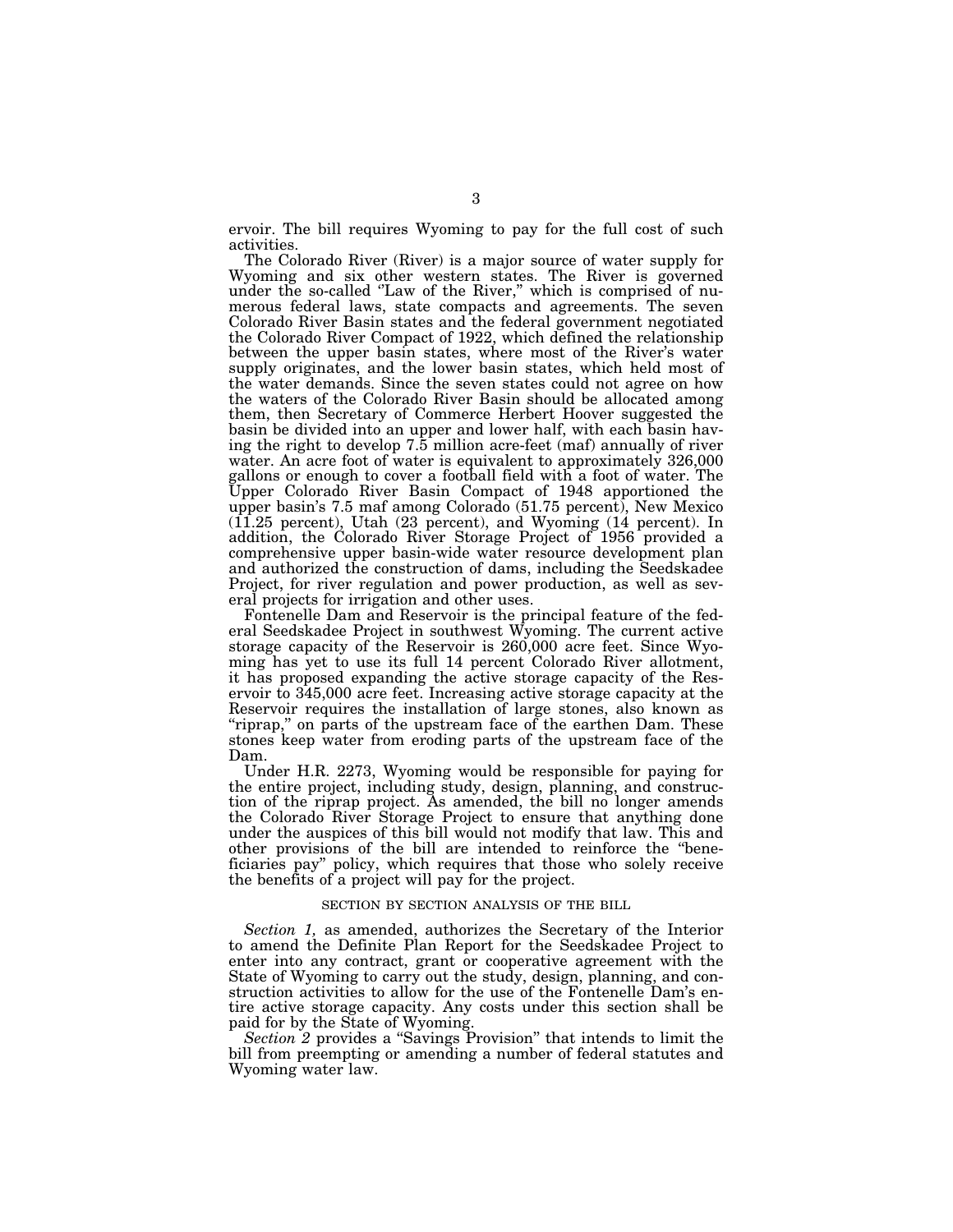## COMMITTEE ACTION

H.R. 2273 was introduced on May 12, 2015, by Congresswoman Cynthia Lummis (R–WY). The bill was referred to the Committee on Natural Resources, and within the Committee to the Subcommittee on Water, Power and Oceans. On June 25, 2015, the Subcommittee held a hearing on the bill. On February 2, 2016, the Natural Resources Committee met to consider the bill. The Subcommittee was discharged by unanimous consent. Congresswoman Lummis offered an amendment designated #1 to the bill; it was adopted by unanimous consent. No further amendments were offered, and the bill, as amended, was ordered favorably reported to the House of Representatives by unanimous consent on February 3, 2016.

### COMMITTEE OVERSIGHT FINDINGS AND RECOMMENDATIONS

Regarding clause  $2(b)(1)$  of rule X and clause  $3(c)(1)$  of rule XIII of the Rules of the House of Representatives, the Committee on Natural Resources' oversight findings and recommendations are reflected in the body of this report.

#### COMPLIANCE WITH HOUSE RULE XIII

1. Cost of Legislation. Clause 3(d)(1) of rule XIII of the Rules of the House of Representatives requires an estimate and a comparison by the Committee of the costs which would be incurred in carrying out this bill. However, clause  $3(d)(2)(B)$  of that rule provides that this requirement does not apply when the Committee has included in its report a timely submitted cost estimate of the bill prepared by the Director of the Congressional Budget Office under section 402 of the Congressional Budget Act of 1974. Under clause 3(c)(3) of rule XIII of the Rules of the House of Representatives and section 403 of the Congressional Budget Act of 1974, the Committee has received the following cost estimate for this bill from the Director of the Congressional Budget Office:

## *H.R. 2273—A bill to authorize the Secretary of the Interior to amend the Definite Plan Report for the Seedskadee Project to enable the use of the active capacity of the Fontenelle Reservoir*

H.R. 2273 would authorize the Bureau of Reclamation (BOR) to plan and construct a project to expand water storage at Fontenelle Dam and Reservoir in southwestern Wyoming. Because implementing H.R. 2273 would affect direct spending, pay-as-you-go procedures apply. Enacting H.R. 2273 would not affect revenues. Based on information from the BOR, however, CBO estimates that enacting the legislation would have an insignificant effect on the budget.

CBO also estimates that enacting the bill would not increase net direct spending or on-budget deficits in any of the four consecutive 10-year periods beginning in 2027.

Under current law, the amount of water storage available to the State of Wyoming at the reservoir is the difference between full capacity and the lowest water level that allows all of the authorized purposes of the Fontenelle project to be performed. Under the bill, the BOR would coordinate with the State of Wyoming to design and construct modifications to the Fontenelle Dam and Reservoir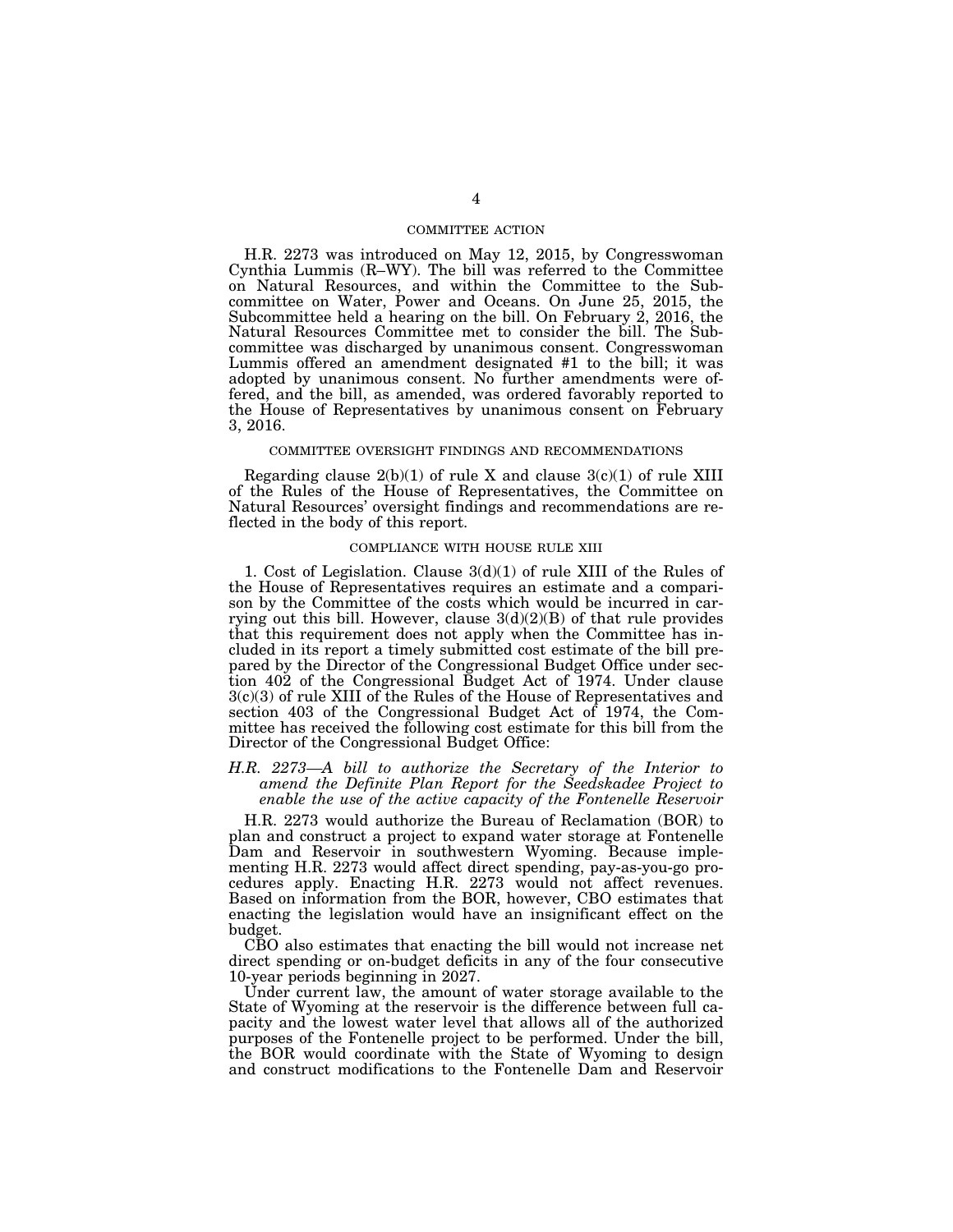to allow the project to operate at a lower water level, thus expanding the amount of storage available to the state. H.R. 2273 also would require the state to contribute 100 percent of the cost to design and construct the project. (Those donations from the state to the federal government would be recorded in the budget as offsetting receipts and would subsequently be spent without further appropriation.)

H.R. 2273 contains no intergovernmental or private-sector mandates as defined in the Unfunded Mandates Reform Act and would benefit the State of Wyoming. Any costs incurred by the state to fund the project or participate in cooperative agreements would result from complying with conditions of federal assistance.

September 2, 2015, CBO transmitted a cost estimate for S. 1305, a bill to amend the Colorado River Storage Project Act to authorize the use of the active capacity of the Fontenelle Reservoir, as ordered reported by the Senate Committee on Energy and Natural Resources on July 30, 2015. The two pieces of legislation are similar and CBO's estimates of the budgetary effects are the same.

The CBO staff contacts for this estimate are Aurora Swanson (for federal costs) and Jon Sperl (for intergovernmental mandates). The estimate was approved by H. Samuel Papenfuss, Deputy Assistant Director for Budget Analysis.

2. Section 308(a) of Congressional Budget Act. As required by clause 3(c)(2) of Rule XIII of the Rules of the House of Representatives and section 308(a) of the Congressional Budget Act of 1974, this bill does not contain any new budget authority, spending authority, credit authority, or an increase or decrease in revenues or tax expenditures. The Congressional Budget Office estimates that enactment of this bill ''would have an insignificant effect on the budget.'' Because the State of Wyoming must pay 100 percent of the costs of the project, any payments to the United States would be considered offsetting receipts (a credit against direct spending).

3. General Performance Goals and Objectives. As required by clause  $3(c)(4)$  of Rule XIII, the general performance goal or objective of this bill, as ordered reported, is to authorize the Secretary of the Interior to amend the Definite Plan Report for the Seedskadee Project to enable to use of the active capacity of the Fontenelle Reservoir.

#### EARMARK STATEMENT

This bill does not contain any Congressional earmarks, limited tax benefits, or limited tariff benefits as defined under clause  $9(e)$ ,  $9(f)$ , and  $9(g)$  of rule XXI of the Rules of the House of Representatives.

### COMPLIANCE WITH PUBLIC LAW 104–4

This bill contains no unfunded mandates.

#### COMPLIANCE WITH H. RES. 5

Directed Rule Making. The Chairman does not believe that this bill directs any executive branch official to conduct any specific rule-making proceedings.

Duplication of Existing Programs. This bill does not establish or reauthorize a program of the federal government known to be du-